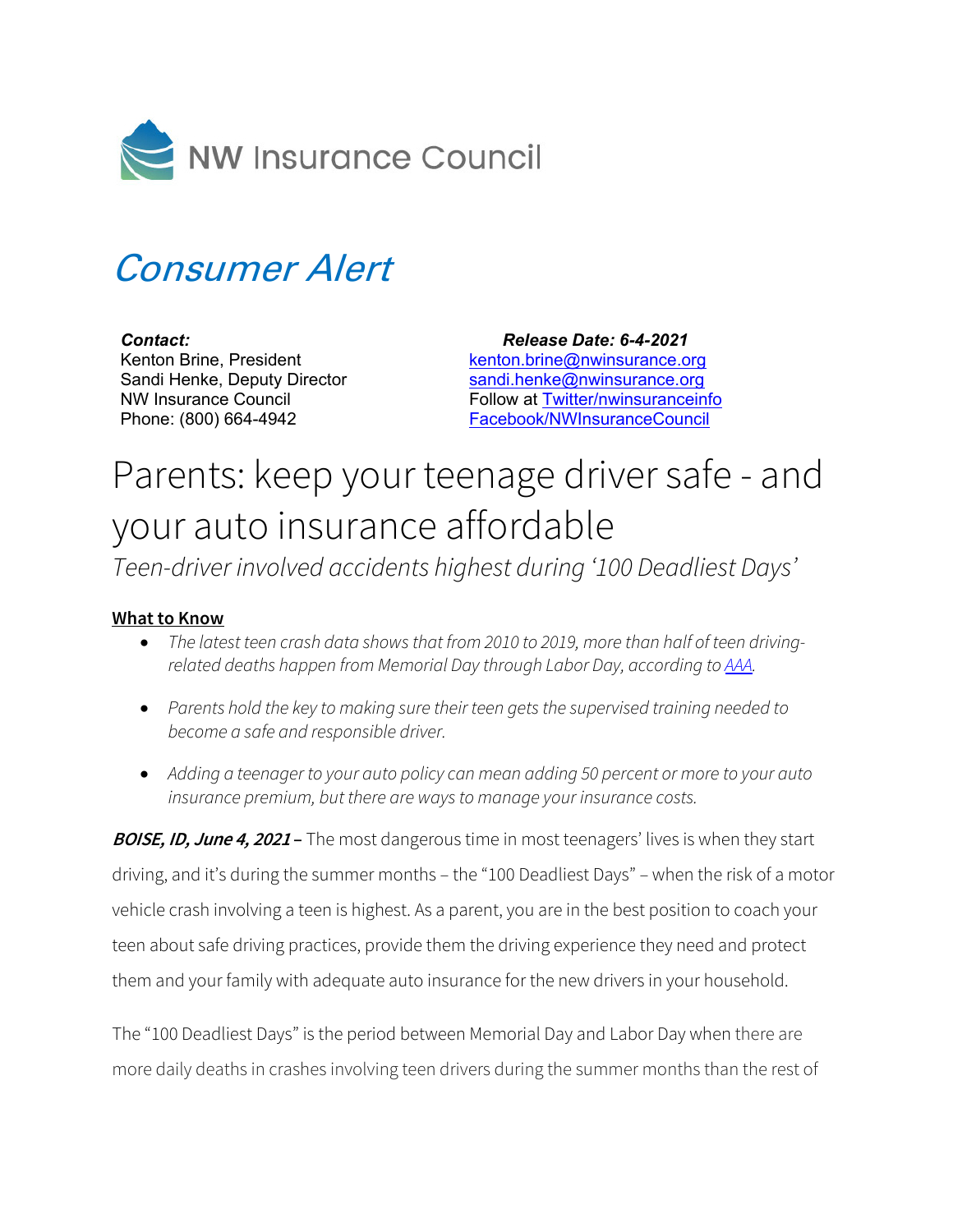the year. An[d AAA](https://newsroom.aaa.com/2021/06/summertime-blues-the-return-of-the-100-deadliest-days-for-teen-drivers/) reports that out of approximately 7,000 people killed nationwide from 2010 to 2019 during the "100 Deadliest Days", 265 of those fatalities occurred in Idaho.

"There's nothing quite like that moment – exhilarating for every teen and terrifying for every parent - when a freshly-licensed young driver is able to take the keys and make their first solo trip behind the wheel," said Kenton Brine, NW Insurance Council president. "For parents, preparing your teens to drive responsibly and having the right insurance coverage – just in case – can make that moment just a bit less stressful."

New, young drivers lack the skills, experience and often the maturity needed to recognize and respond to risk. The most significant factors in crashes involving teen drivers include speeding, alcohol and/or drug impairment, distraction and nighttime driving, according to the Washington Traffic Safety Commission [\(WTSC\)](https://wtsc.wa.gov/).

Parents hold the keys to helping teens get the driving experience they need. AAA reports that teens with more involved parents, both behind the wheel and in general, get fewer tickets and engage in less risky driving behaviors. For more information about driver education and licensing requirements in your state, visit AAA's [Keys2Drive](https://teendriving.aaa.com/WA/getting-ready/driver-education/) website.

Also, AAA's ["Coaching Your New Driver](https://aaa.biz/aaacampus/aaainstitute/drivertraining/ParentCoachingGuide2020.pdf) – An In-Car Guide Parents" provides behind-the-wheel lesson plans along with "DOs and DONTs" to make the teaching and learning experience as helpful as possible.

Parents may also wonder how adding teen drivers in your household will affect your auto insurance premiums. Auto insurance rates for teenage drivers will be higher than other drivers because as a group, teenagers pose a higher risk of being involved in crashes. Adding a teenager to your auto policy can mean a 50 percent or more increase in your auto insurance premium. However, there are ways to manage those costs.

The [NW Insurance Council](http://www.nwinsurance.org/) offers the following tips to keep your teenage driver safe and your auto insurance premiums down: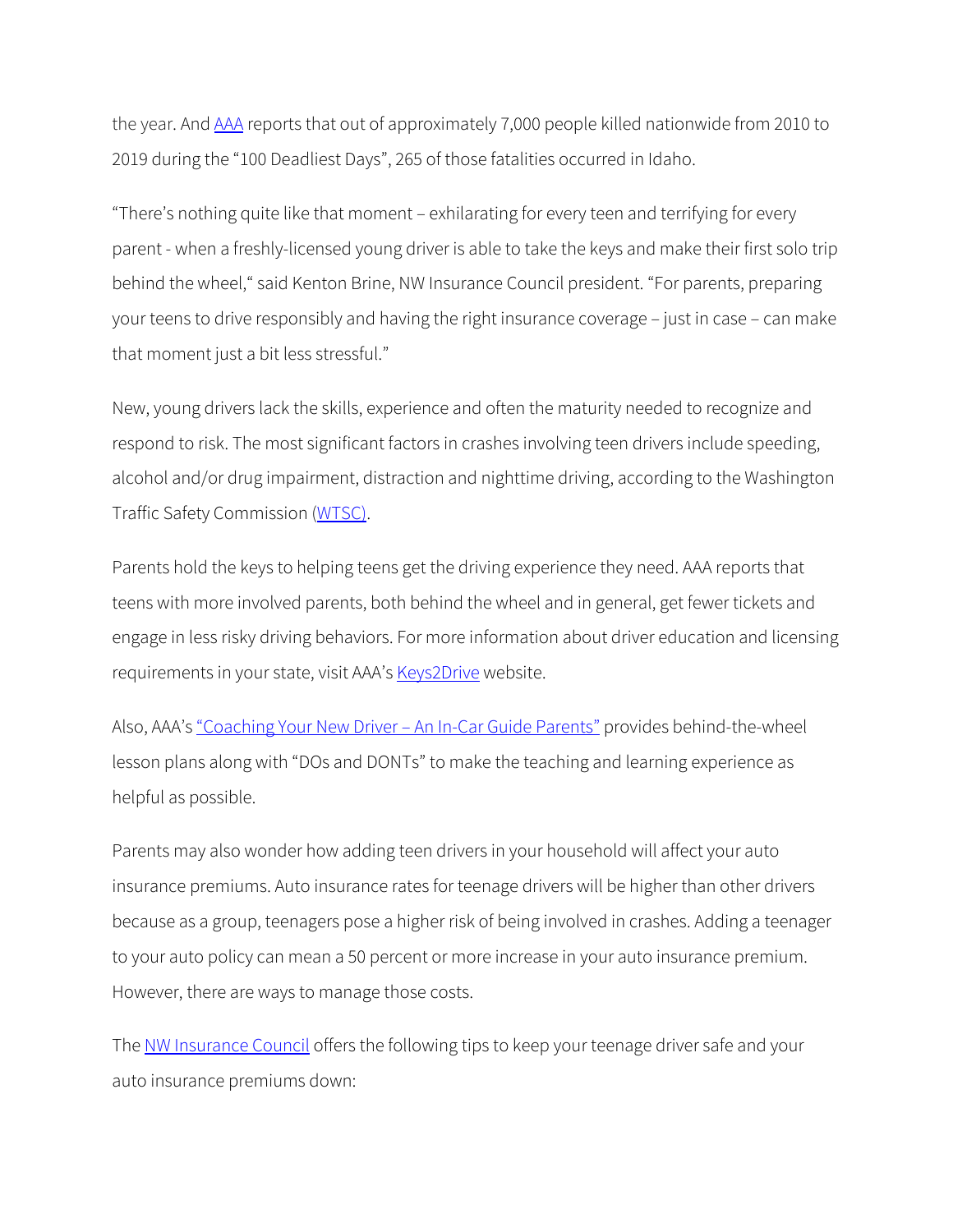- Enroll your teen in a [Drivers Education Course](http://teendriving.aaa.com/WA/getting-ready/driver-education/) and a [Graduated Drivers License Program.](https://www.sde.idaho.gov/student-engagement/driver-ed/index.html) Every state has a graduated drivers license law that includes a three-phase program to help teens gain experience behind the wheel and develop better driving skills and habits.
- Pick a safe vehicle for your teen that offers protection in the event of a crash. Avoid small cars, sports cars and older SUV's, which crash tests show are prone to rollovers. Organizations like the *Insurance Institute for Highway Safety* provide crash test data, rate vehicle safety and recommend the safest vehicles for teen drivers.
- Discuss the dangers of drug and alcohol use your teen driver should know he or she must never drive after consuming any amount of alcohol or illegal drugs.
- Remind your teens never to phone or text while driving and tell them to keep distractions, such as listening to the radio and chatting with friends in passenger seats, to a minimum. Also, require your teenager to wear a seat belt at all times.
- Always be a good driving role model for your teenager. New drivers learn by example. If you exceed the speed limit or drive recklessly, your teenage driver is likely to imitate you.
- Shop around for the best insurance rates. Rates for younger drivers can differ dramatically, so ask agents, brokers or insurance companies for price comparisons.
- Adding your teenager to your own auto insurance policy is generally less expensive than a stand-alone policy for your teen. Also, you may qualify for a multi-vehicle discount if you previously had only one car in your household.
- Find out if your insurance company offers a "safe driver" program. If your teenager completes the program, you may be eligible for a discount. Also, some insurance companies will subsidize the cost of electronic devices, such as video camera and GPS systems, to monitor the way teens drive and will alert parents of unsafe driving by email, text message or phone.